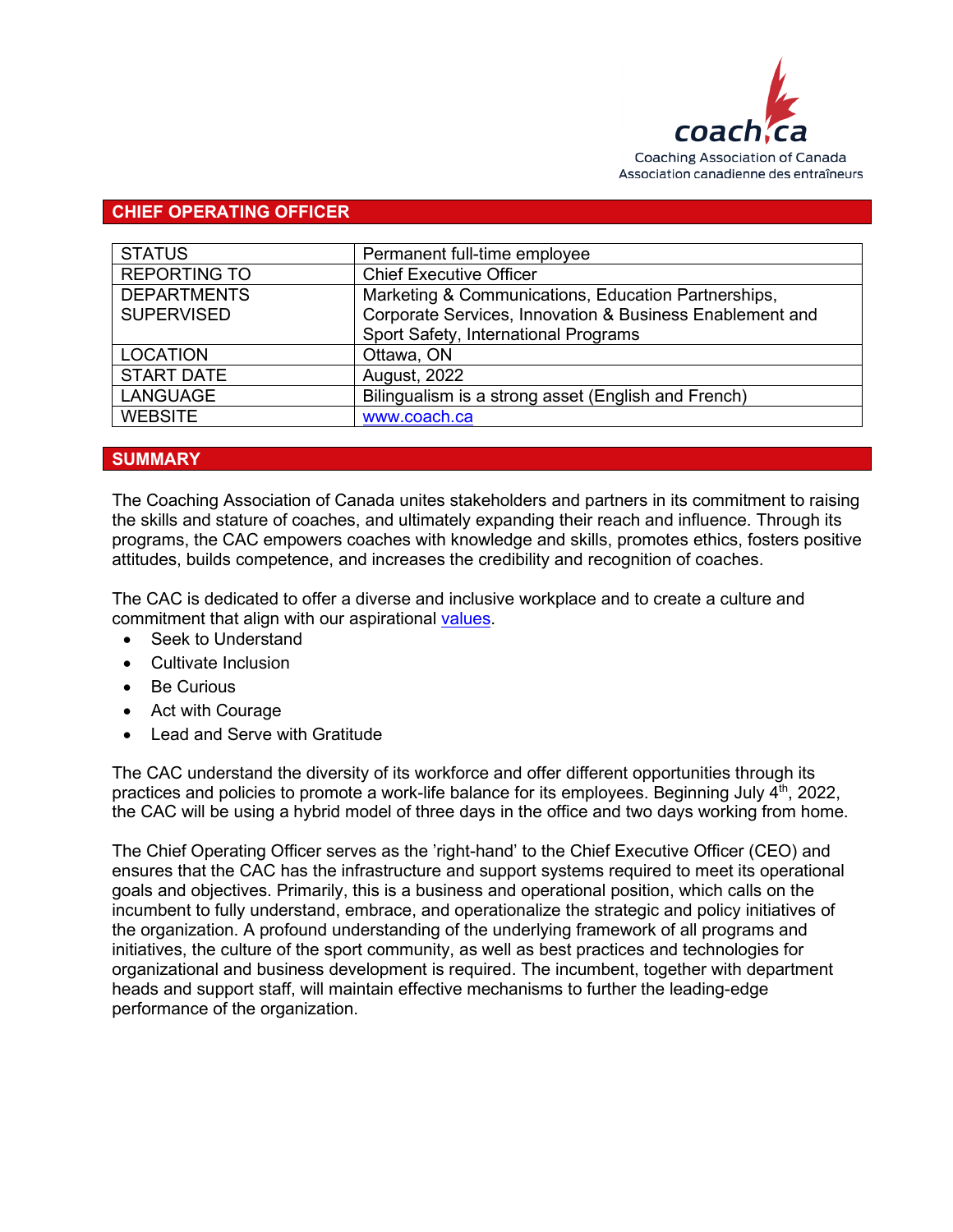# **DUTIES & RESPONSIBILITIES**

### **ORGANIZATIONAL DEVELOPMENT**

#### **Operational and Strategic Planning**

- In cooperation with the CEO, support the development and monitoring of the strategic and operational plans;
- Foster Board development by supporting the CEO with effective reporting tools and accountability measures;
- Lead, with department heads, an effective annual budget and planning process and establish effective monitoring controls.

#### **Operational Policy Development**

• Develop and monitor organizational policy to ensure that it optimizes staff performance and adheres to Board direction and legal minimums.

### **Operational Efficiency**

- Provide strategic leadership to ensure effective delivery of services and efficient administration in support of the organization;
- Assess organization systems and services to support organizational operations, including: finance, information systems, human resources, risk management, product development and marketing and communications.

#### **Change and Project Management**

• Lead the organization's implementation of change and project management in accordance with the endorsed annual and strategic plan.

#### **Leadership**

• Provide leadership and oversee the Marketing & Communications, Education Partnerships, Corporate Services, Innovation & Business Enablement, International Programs and Sport Safety departments.

#### **HUMAN RESOURCES MANAGEMENT**

- Monitor and assess organizational performance, advise on staffing and resource levels, and determine if there are systemic barriers to achievement of organizational goals; develop recommendations for changes as appropriate;
- Develop and implement human resource strategies in line with current and future goals and objectives;
- Develop, implement, and monitor policies, procedures, and practices in keeping with current industry best practices and compliant with all applicable laws and regulations.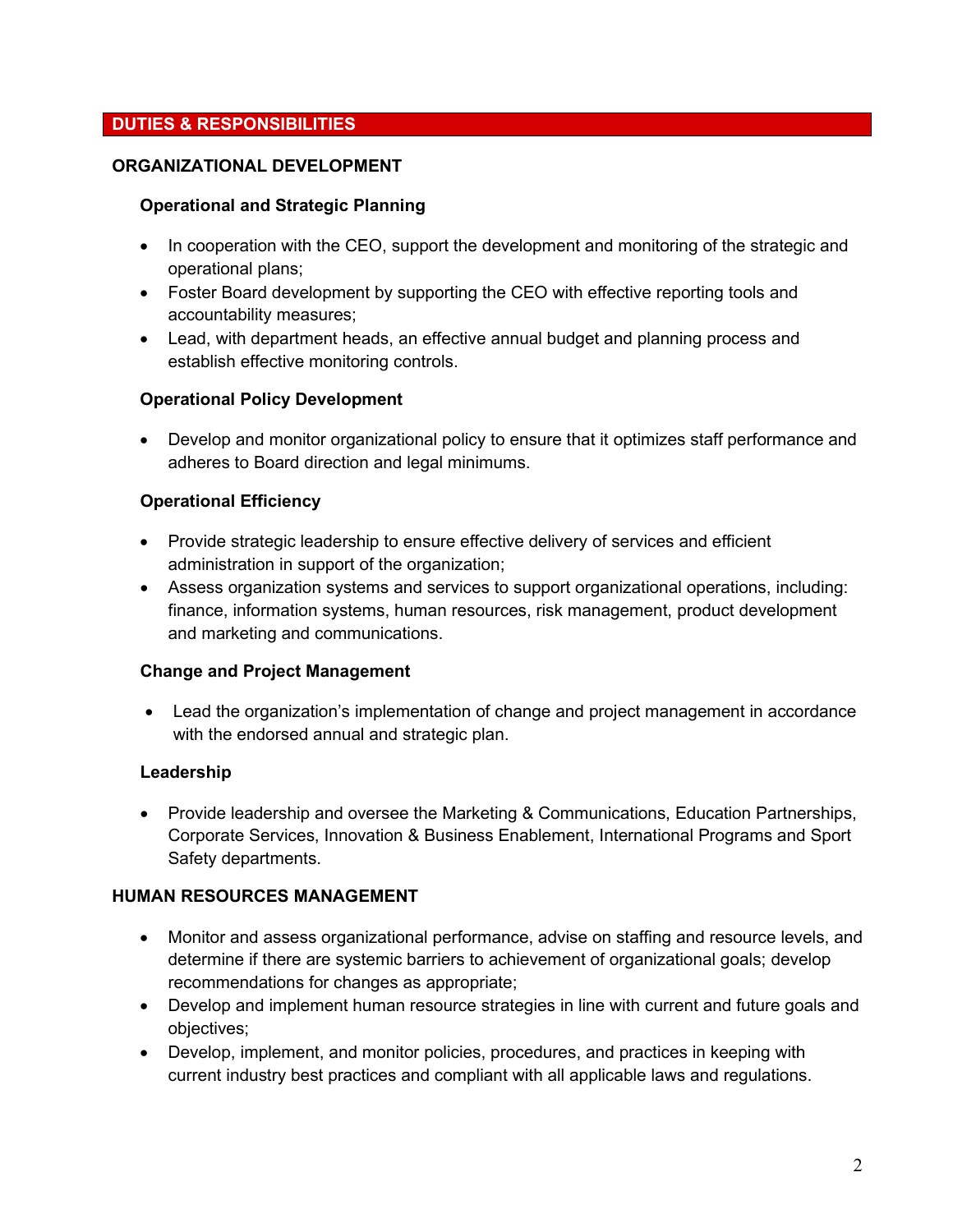# **FINANCIAL CONTROLS**

- Oversight of Annual Budget of \$6.5M and 35 employees;
- Provide strategic financial advice, insight, and analysis to the CEO and Board of Directors;
- Provide leadership and oversight of controls and audit process with the Director, Corporate Services and Manager, Finance, and ensure compliance with all applicable laws, regulations, and industry standards;
- Develop annual budgeting process and monitoring;
- Oversee the organizational cash flow and forecasting;
- Ensure the provision of regular reporting to partners;
- Develop effective financial reporting tools that enable the organization to manage its affairs accordingly; update and implement all necessary business policies and accounting practices;
- Maintain all minutes, by-laws, books, and records of the Association.

# **GOVERNMENT PARTNERSHIPS**

- In partnership with the CEO, maintain alliances with all government funding partners;
- Develop all funding applications to government agencies;
- Lead the development of the NCCP quadrennial financial agreements;
- Ensure efficient and healthy relations with all NCCP stakeholders.

# **RISK MANAGEMENT/LEGAL**

- In partnership with the CEO, responsible for the leadership, innovation, governance, and management required to identify, evaluate, mitigate, and monitor operational and strategic risk;
- Liaise with legal counsel to ensure the organization adheres to all legal obligations as a Registered Canadian Amateur Athletic Association (RCAAA) not-for-profit corporation and to industry standards;
- Liaise with external legal counsel on all matters related, but not limited to: intellectual property, human resource issues, insurance, and sponsorship;
- Oversee all Association contracts and agreements;
- Oversee investment portfolio and insurance policies;
- Advise on procedural matters relating to corporate governance and compliance with legal/reporting requirements;
- Ensure the organization's risk management policies and strategies are in compliance with applicable laws and regulations.

# **INFORMATION TECHNOLOGY**

• Provide strategic and operational oversight of all management information systems.

# *In the absence of the CEO, assume acting responsibilities as requested.*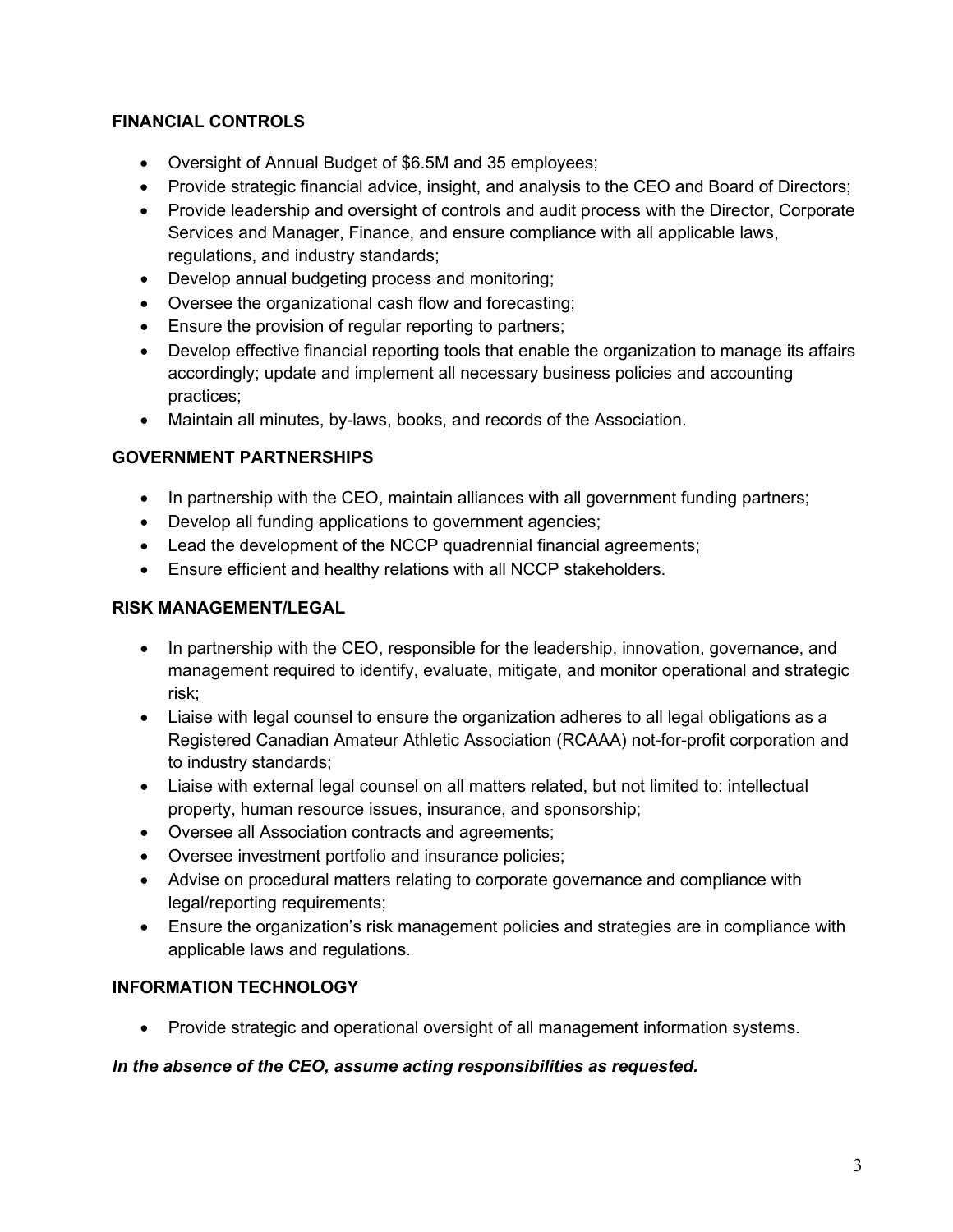## **QUALIFICATIONS**

### **Education:**

- University degree in Business Administration, Finance, or Commerce;
- Accounting designation (CGA, CMA, CPA);
- Equivalent education and experience will be considered.

### **Experience:**

- Minimum of 5 8 years experience in a similar role and at a senior management level;
- Experience working in the sport, not-for-profit or business sector.

### **Skills & Attributes:**

- Demonstrated leadership and effective managerial skills in a complex environment;
- Knowledge of fiscal and human resources management;
- Knowledge of the not-for-profit sector would be an asset;
- Advanced change management and project management leadership skills;
- Strong organizational and change management skills, ability to manage multiple responsibilities, and deliver results on time;
- Sound judgment, excellent negotiation and consensus building skills with the ability to foster a cooperative and collaborative teamwork environment internally and externally;
- Excellent ability to work under pressure with strict deadlines, and manage unexpected changes in project and operational circumstances;
- Business writing, presentation, and verbal communication skills in English and preferably also in French;
- Strong employee development and performance management skills including: conflict management, critical thinking, decision-making, and problem solving;
- Ability to travel domestically and internationally;
- Ability to work flexible hours as required in order to meet deadlines;
- Ability to communicate in both official languages is considered an asset.

# **APPLICATION INFORMATION**

The CAC is committed to creating an inclusive and diverse work environment and is proud to be an equal opportunity employer. All qualified applicants will receive consideration for employment without regard to race, ancestry, place of origin, color, ethnic origin, citizenship, creed, sex, sexual orientation, record of offences, age, marital status, family status or disability. If you require an accommodation, we will work with you to meet your needs.

If you are a hands-on and participative leader, and believe you possess the appropriate education or experiences, along with the skill set for this position, please submit your resume, and cover letter including your salary expectation and outlining the top 3 reasons why you are the ideal candidate by **June 15, 2022** to [hr@coach.ca](mailto:hr@coach.ca) 

The interviews will take place during the first two week of July 2022.